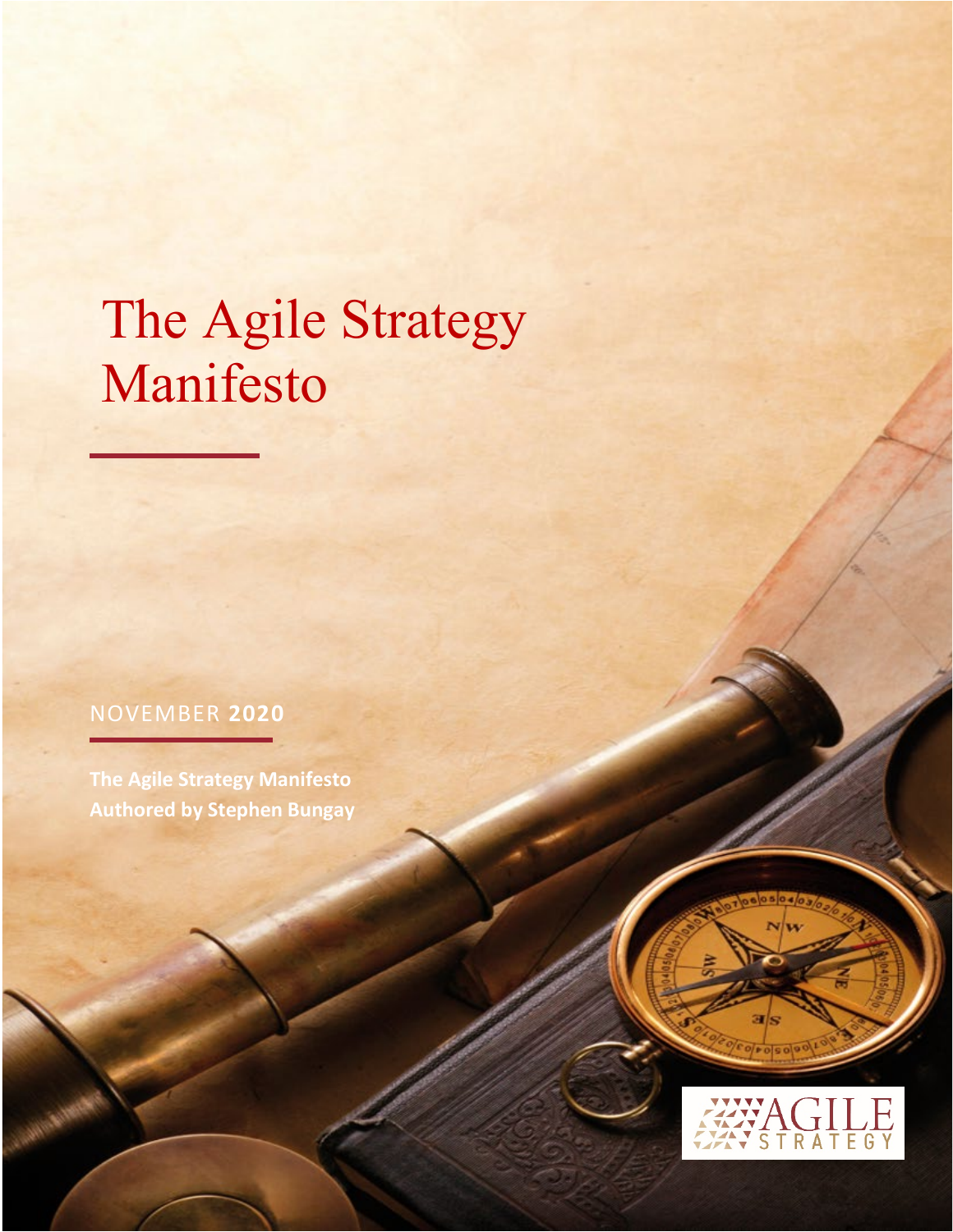## **The Agile Strategy Manifesto**

#### **Strategy**

Strategy is one of the oldest and most demanding of human disciplines. The word derives from the Greek word *strategos*, a military commander or general.

We need a strategy when four conditions apply: we are trying to achieve a determinate goal, with limited resources, against opposition, in an uncertain environment:

If we have no determinate goal, all we need is a sense of purpose.

If we have unlimited resources, all we need is trial and error.

If we have no opposition, all we need is a policy.

If we have total certainty, all we need is a plan.

Strategy is about making good judgements about what collective actions to take when those four conditions apply. The domains in which they generally do apply are: military conflict; politics and international relations; and business. If operations are about doing things right, strategy is about doing the right things. Without strategy, tactical successes will be victories on the path to defeat.

There are no rules for success in strategy, but there are principles which, if properly applied, will shift the odds in your favour. The purpose of strategy is to gain an advantage. Having an advantage does not guarantee success. Success comes from robust strategy, excellence in operations and a measure of luck. That said, those who are consistently lucky usually deserve to be.

Whilst the principles of strategy have never changed, the circumstances in which those principles are applied have always changed. Every situation the strategist faces is unique and given the uncertainty of the environment, the consequences of even the wisest of actions are subject to the vicissitudes of fortune. For that reason, even the greatest master can fail. Furthermore, every strategy has a counter-strategy.

Therefore, in strategy, unlike science, there is no progress. Every generation of strategists, and every individual strategist, must acquire the core competence of good strategic judgement anew for themselves.

When we develop a strategy, we plan what actions we need to take to achieve the outcomes we want. A strategy creates a coherent relationship between ends, ways and means: the outcomes we want to achieve, the opportunities offered by the situation and the resources we can deploy.

Thinking through ends, ways and means to develop and execute strategy is peculiarly demanding because it requires a combination of different skills. Generals and executives must direct, manage and lead. Directing is the conceptual skill of setting direction. Managing is the practical skill of allocating and controlling resources. Leading is the moral and psychological skill of motivating people.

Some of us can achieve competence in all three. A few of us can achieve mastery in one of them. Achieving mastery in all three is extremely rare.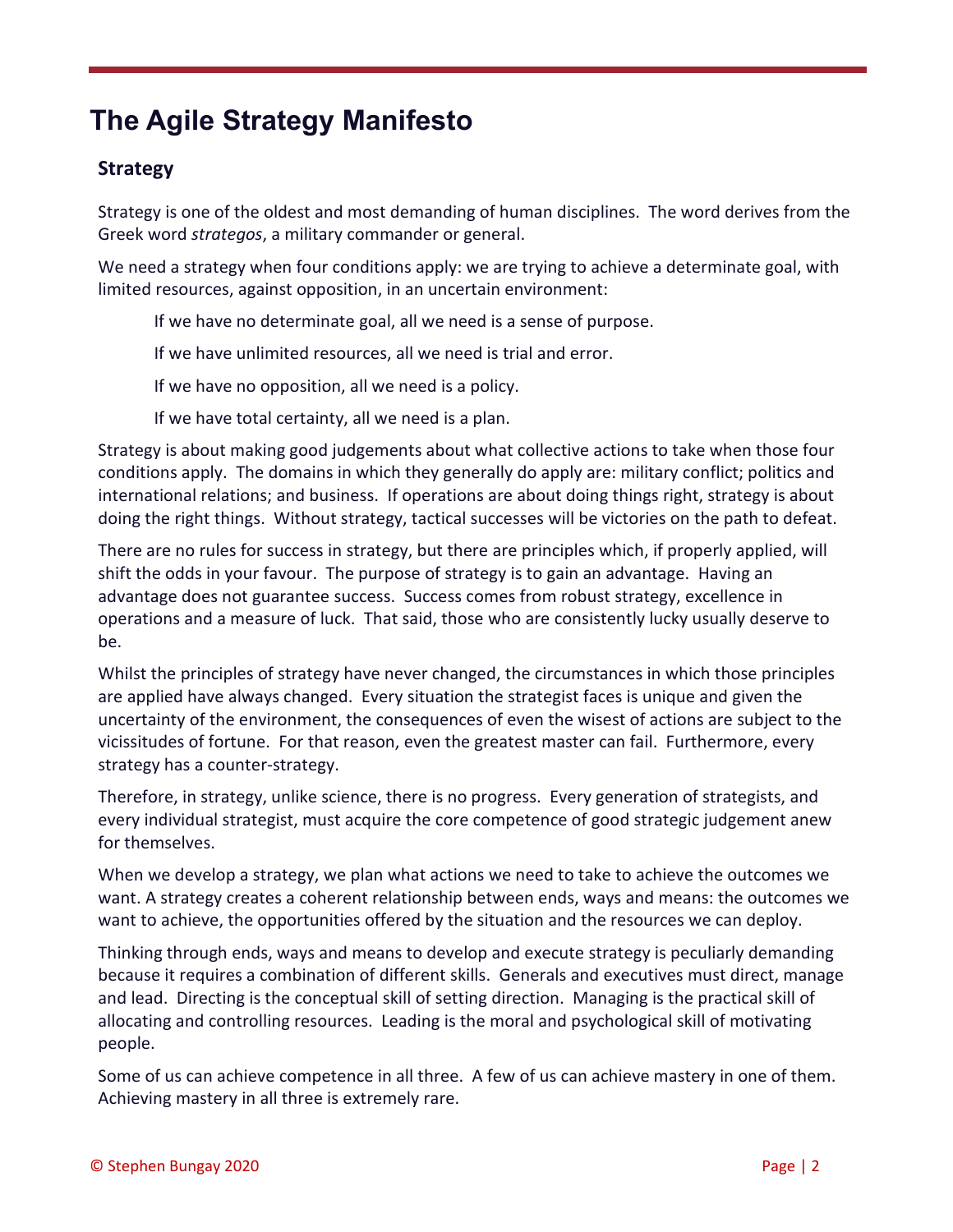## $C<sub>C</sub>$

*Tactics without strategy is the noise before defeat. Sun Tzu*

#### **The Challenges of Execution**

In executing a strategy, we must overcome the inherent gaps between plans, actions and outcomes. These three gaps create three fundamental sources of psychological uncertainty:

- 1. There is a knowledge gap: because we have to make decisions with limited information, we can never be sure that the actions we are planning to take are the right ones.
- 2. There is an alignment gap: because human beings are independent agents, we can never be sure that people will take the actions we want.
- 3. There is an effects gap: because of unpredictable events and the actions of others which we can neither predict nor control, we can never be sure that the collective actions we do take will achieve the outcomes we want.

A volatile, fast-changing environment creates a high level of real uncertainty, which widens the three gaps.

When the level of uncertainty makes it impossible to attach probabilities to future scenarios, uncertainty is radical.



*In war, everything is very simple, but the simplest thing is difficult.*

#### *Carl von Clausewitz*

#### **The Consequences**

- 1. In radical uncertainty, strategy itself must be agile. An agile strategy is one that is developed and formulated on the assumption that the future is unpredictable. Therefore:
	- > it sets direction in terms of a broad compass heading rather than a plan for reaching a specific destination.
	- > the actions taken to realise it will constantly need to adapt to changing circumstances without losing cohesion.
- 2. In radical uncertainty, strategy can only be translated into action by deploying an agile operating model. An agile operating model combines high alignment and high autonomy.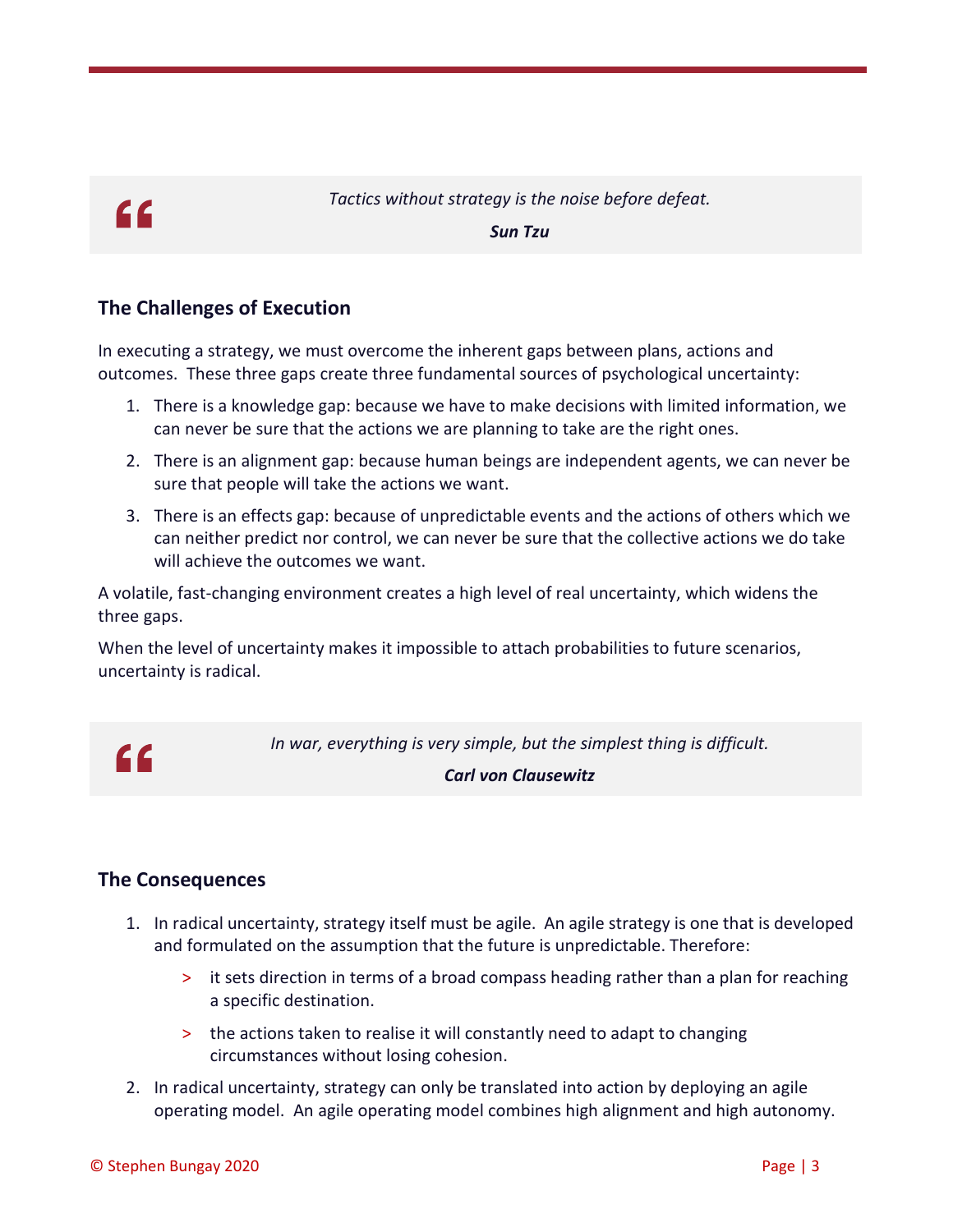- 3. Alignment should be the product of a shared common understanding, trust, and support rather than tight control.
- 4. Autonomy implies distributing decision rights by specifying an area of freedom in which each individual is expected to make decisions and take actions on their own initiative.
- 5. A good decision is one which is 'about right now'; is robust with respect to all plausible futures; and opens up, rather than closes down, future options.
- 6. Decisions should be taken by the people with the best relevant information at the point in time the decisions have to be made, and those people have to be willing to take them.



*What is strategy? A mental tapestry of changing intentions for harmonizing and focusing our efforts as a basis for realizing some aim or purpose in an unfolding and often unforeseen world of many bewildering events and many contending interests.*

#### *Col John Boyd USAF*

#### **Pre-Conditions**

To put in place an agile strategy or an agile operating model, three pre-conditions must be fulfilled.

- 1. The organisation has to be populated by people who are technically and professionally competent in their allotted roles and are ready, willing and able to make independent decisions.
- 2. The organisation structure must make it possible for those people to be held accountable for achieving specific outcomes, so that decision rights can be granted to them. In principle, the organisation structure should follow the task structure. In practice, a sub-optimal structure can be overridden by a project-based structure, either permanent or temporary.
- **3.** The incentive system must support the achievement of the strategy. If it creates sets of interests in conflict with the strategy, the strategy will not gain any traction.



*Strategic decisions should never be taken through problem solving. The important and difficult job is never to find the right answer, it is to find the right question. For there are few things as useless – if not as dangerous – as the right answer to the wrong question.*

*Peter Drucker*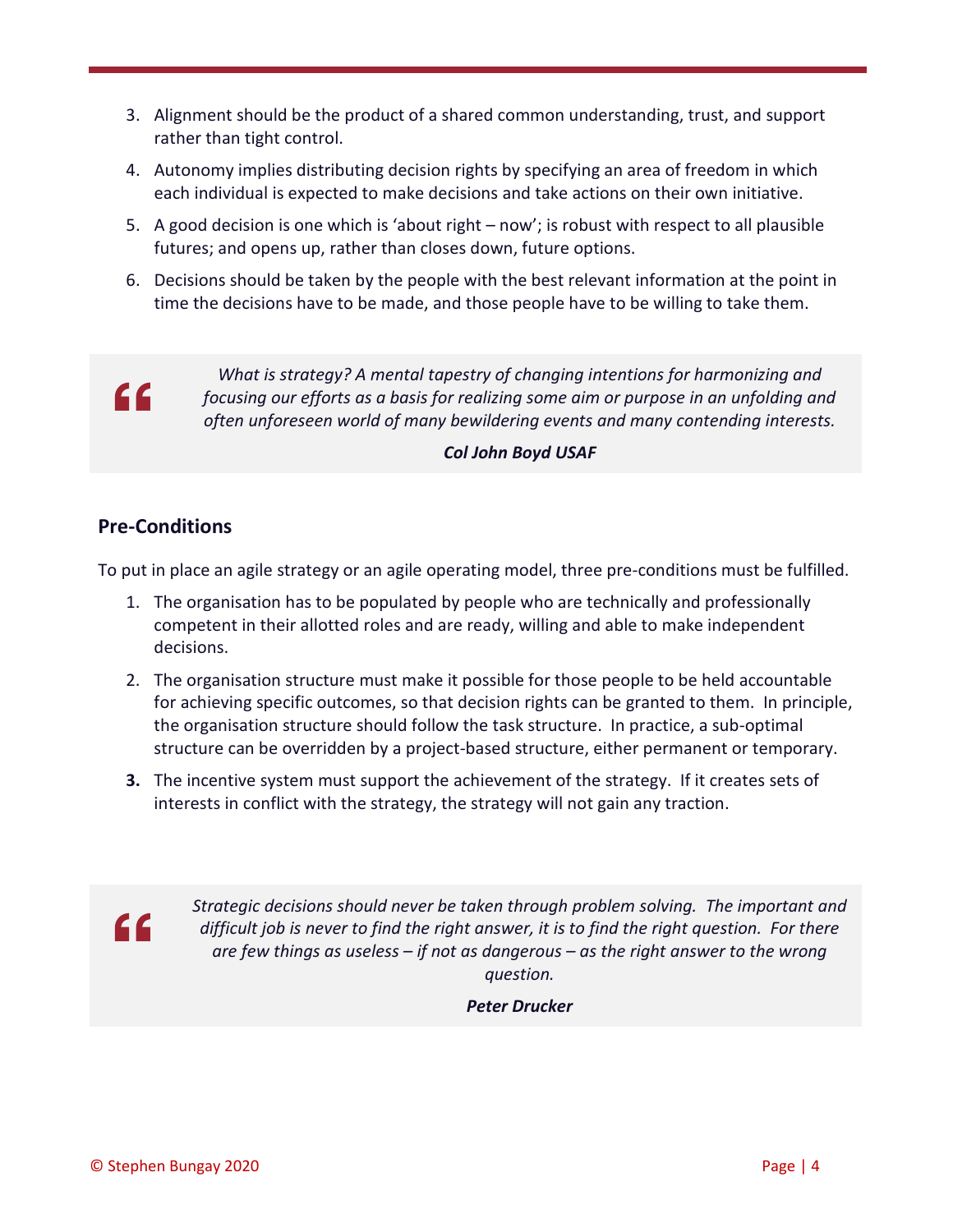#### **The Practices**

- 1. To develop a clear direction, we should use what knowledge we have about fundamentals to identify the essentials of a situation and make choices about what it is most important to achieve now.
- 2. Under radical uncertainty we should extrapolate what we do know to form a set of beliefs which represent testable hypotheses about the future environment and what will enable us to thrive within it.
- 3. Based on those beliefs, we should then formulate strategy as an *intent*. An intent explains *what to achieve and why* and is therefore articulated as a task and a purpose. It does not say what to do and how, nor is it a plan. It gives expression to an act of will, an undertaking to try to shape the future in a specific way. It articulates what success looks like and should include a set of measures which will tell us to whether we are making progress. It guides others by creating a framework for decision-making.
- 4. Each level should formulate an intent of its own by adding some specificity to that framework so that the intent at each level is nested in each higher level intent. Each decision-making framework is generated by deriving from the intent of the level above the actions it implies are needed to realise it, delegating decision-making authority to those responsible for carrying them out, allocating resources so as to ensure that there are no gaps and no overlaps at the next level, and defining the main effort.
- 5. To allow people to take effective action, we must make sure they understand what they are to achieve and why. To do this we brief them by explaining to them our intent and as much of the context as they need to enable them to make autonomous decisions inside the boundaries within which they are free to act.
- 6. They should then explain to us what they are going to do as a result, by defining the implied tasks and briefing us back to ensure we have a common shared understanding. In this 'backbrief', they should include a consideration of interdependencies to ensure that there are no gaps and no overlaps between them.
- 7. As the situation changes, everyone should be expected to use their best judgement to adapt their actions to achieve the intended outcomes. Leadership style and organisational processes should be such as to encourage them to do so.
- 8. Progress should be reviewed at intervals determined by an operating rhythm, and future actions adapted as necessary. As a rule, all reviews should open with the question: 'Has the situation changed?' We should be ready to revise our beliefs based on what we have learned from the changing situation.
- 9. The tightness or looseness of control should reflect the requirements of the specific situation and the capabilities of the people involved, rather than the personal preferences of the person doing the controlling.
- 10. People should be given as much responsibility as possible given their level of competence and experience so that they can operate at the edge of their comfort zone, expand it by learning, and so develop as individuals.